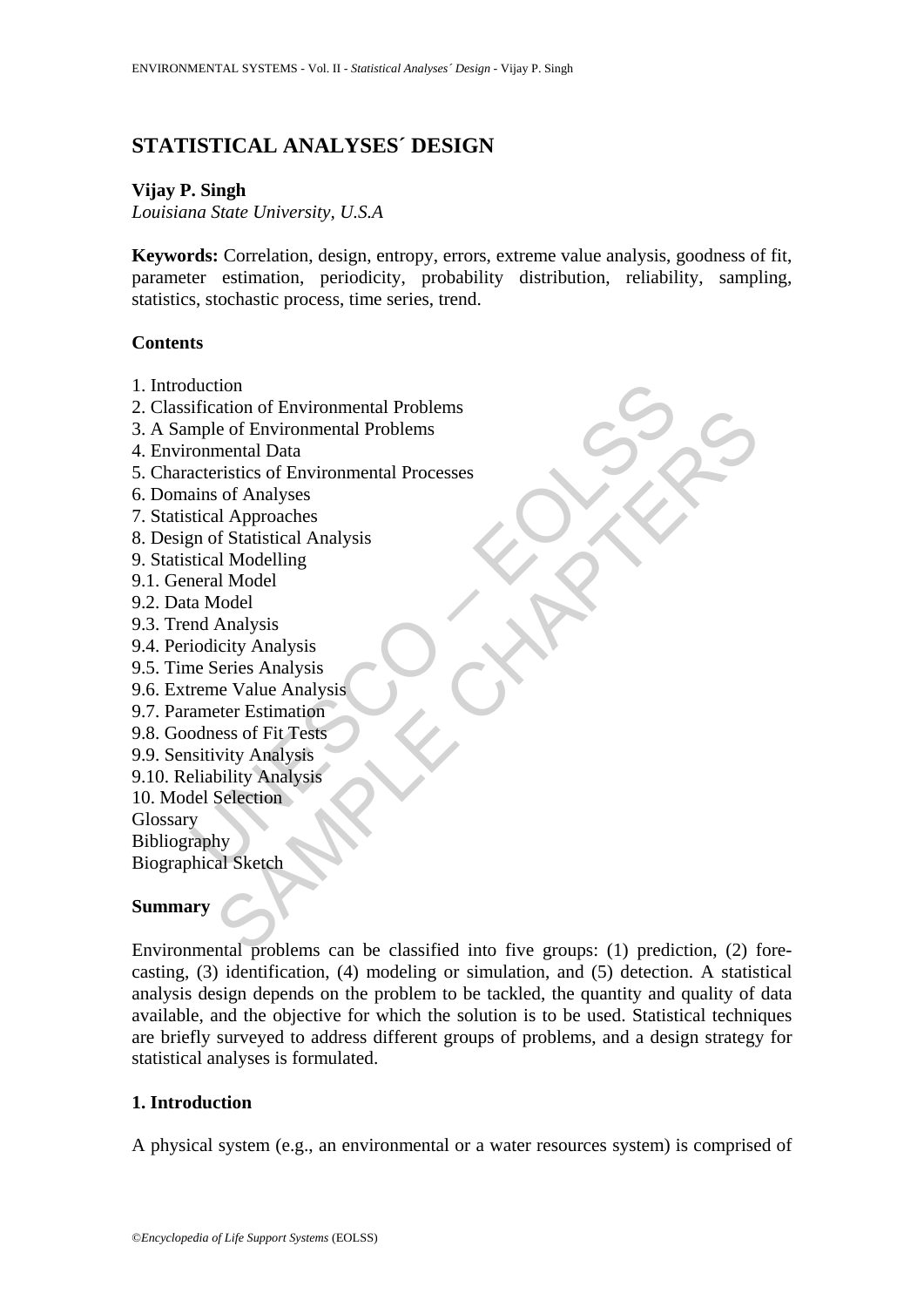(1) geometry; (2) forcing functions, including sources (input) and sinks (abstractions); (3) scientific laws governing the system behavior; (4) initial and boundary conditions; and (5) system response (or output) (Singh, 1996). Consider, for example, riverine pollution. The river reach under consideration constitutes the system. Fluvial geomorphology of the reach specifies the system geometry. The reach receives pollutants either at its head or along its sides or both. Flow and pollutants entering the reach from its sides define the input or source (of water and pollutants). The equations governing the flow of water and pollutants are the equations of continuity and momentum, (or flux) for water and the continuity equation, and flux law for pollutants. These governing equations can also be expressed in simpler forms. The condition of the reach (both in terms of flow and pollutant concentration) prior to the introduction of pollutants defines the initial condition. The flow and pollutant concentration at the head of the reach define the upstream boundary condition. If there is a downstream control, then the flow and pollutant concentration will define the downstream condition. Depending on the type of the governing equations to be employed and the type of flow (e.g., subcritical or supercritical), the downstream boundary condition(s) may be needed, regardless of the existence of the downstream control.

als define the upstream boundary condition. The flow and pollutant concentrate<br>each define the upstream boundary condition. If there is a down<br>the e flow and pollutant concentration will define the downstre<br>ing on the type m cannot are opposed to consumptive contraction in the case are accounts and conduct and pollutant concentration will define the downstream condition on the type of the governing equations to be employed and the type of ir All approaches to modeling depend on the detail with which the system components or a combination thereof is taken into account. For example, a statistical regression approach lumps system geometry, governing laws and initial and boundary conditions; and establishes a relation between the forcing functions (input) and system response (output). This also is more or less true of a time series approach. In a phenomenological approach, governing equations are replaced by simple axioms or hypotheses. In a physically-based approach scientific laws are preserved as much as data and practical justification will permit.

Environmental systems are inherently spatial and complex, and our understanding of these systems is less than complete. Many of the systems are either fully stochastic, or part stochastic and part deterministic. Their stochastic nature can be attributed to randomness in one or more of the aforementioned components that constitute them and influence their behavior. As a result, a stochastic description of these systems is needed, and statistics enables development of such a description.

There is a rich diversity of statistical techniques that can be employed to address environmental problems. The objective of this note is to present a design strategy for statistical analyses. The description, however, depends on the environmental problem to be tackled, the quantity and quality of data available, the objective to be achieved and the constraints to be satisfied.

## **2. Classification of Environmental Problems**

Most environmental problems can be broadly classified into three groups (Singh, 1988): (1) direct problems, (2) indirect (or inverse) problems, and (3) simulation problems. Direct problems are characterized by a complete specification of the system in terms of a mathematical equation. The objective is to study or predict the system response for a specified input. Direct problems can be of five types: (a) analysis problems, (b) estimation problems, (c) prediction problems, (d) forecasting problems, and (e)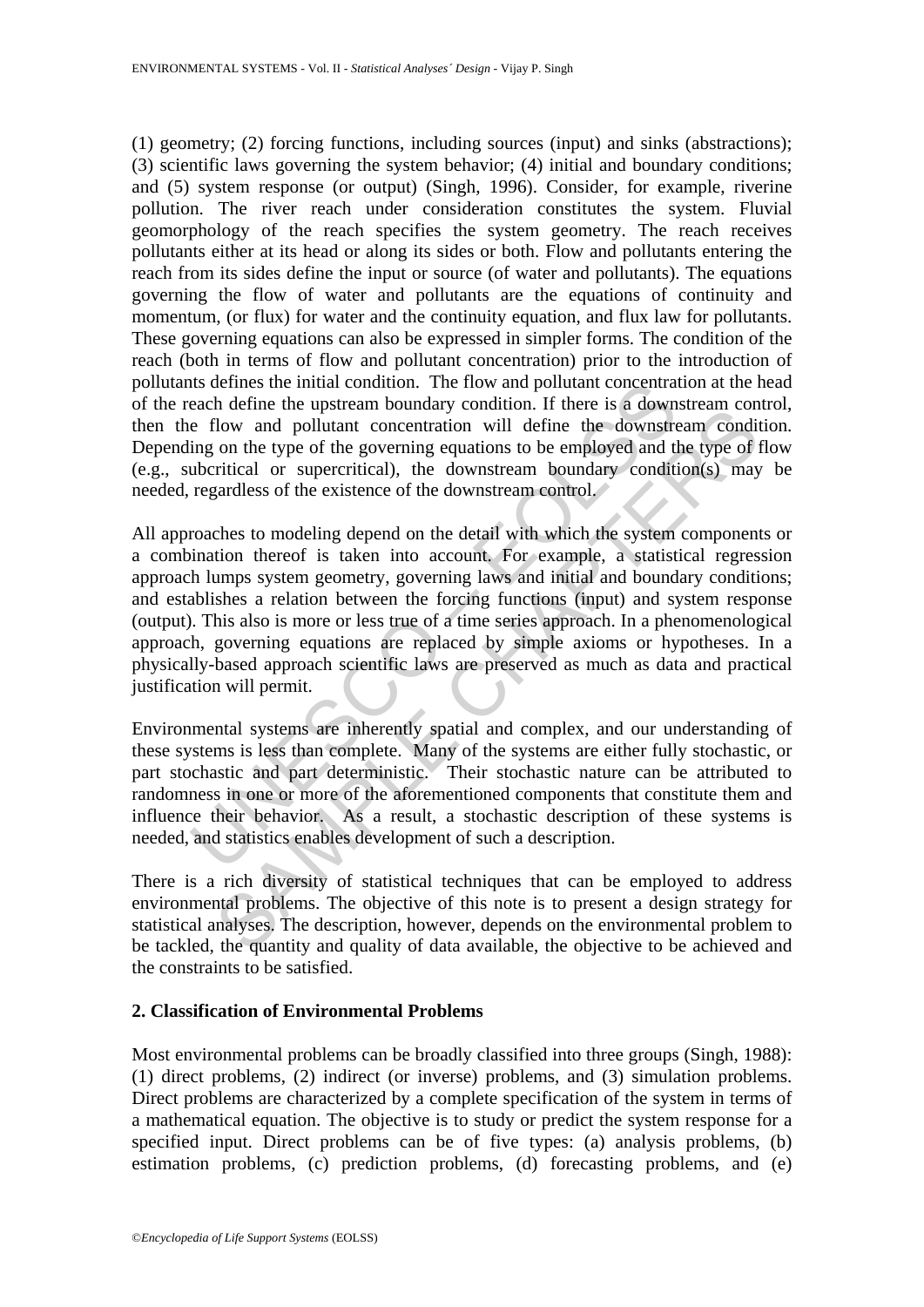#### frequency problems.

An estimation problem consists in determination of the system response, given the system, the input, and the initial and boundary conditions. An estimation problem involves determination of the past, future, or present states of a system in the presence of noise. Because of noise, the determination is less than perfect. An example is determining pollution in a river reach under specified conditions and input. The input may be noisy. A prediction problem may involve either the determination of the future state of the system at a specified time and location, or specification of the system response at any time represented by past, future or present. Given input and river morphology, determining pollution in a river reach for specified initial and boundary conditions will exemplify a prediction problem. A forecasting problem entails determination of the future state of the system with a certain probability. Examples include weather forecasting, forecasting river pollution, river forecasting, forecasting lake levels, forecasting ozone levels, etc. A frequency problem involves the determination of frequency of a specified magnitude of an event.

In exemplity a prediction problem. A forecasting provident and the future state of the system with a certain probabile weakter forecasting, forecasting river pollution, river forecasting weakter forecasting ozone levels, e not of the rule state of the system war a centam probability. Lexamine and control the reasting, forecasting rotecasting river pollution, river forecasting, forecass, s, forecasting ozone levels, etc. A frequency problem i Indirect problems are of two types: (a) identification or modeling problems, and (b) detection, control, or instrumentation problems. Inverse problems, in general, are more difficult than direct problems. A direct problem usually has a unique solution, if it has a solution; whereas there may exist a multitude of solutions for an inverse problem. An identification problem consists in determining a mathematical characterization of the system, given a finite set of observations on input and output. The system characterization may involve either determination of system parameters or/ and system structure. Given input and pollution output for a river reach, initial and boundary conditions, and river morphology, characterizing the river system function for pollution will represent an identification problem. A detection problem is one of determining the system input, given the system output and the system function. If the pollution output is known, the initial and boundary conditions are known, and the river morphology as well as the governing equations are known, then determining the pollution input for the reach will constitute a detection problem.

In a simulation, synthesis or design problem, the nature of the expected input and the nature of the expected system response are specified. A system having this input response has to be physically realized or designed. Thus, a simulation problem involves the design of a non-existent system that is normally required to satisfy certain desirable social goals, according to certain criteria, such as cost, benefit, safety, reliability, risk, life span, etc. For example, in the case of river pollution, the identification problem will consist of determining the river system function as well as prediction of the river pollution.

Engineering decisions concerning environmental systems are frequently made with less than adequate information. Such decisions may often be based on experience, professional judgment, thumb rules, crude analyses, safety factors, or probabilistic methods. Usually, decision making under uncertainty tends to be relatively conservative. Quite often, sufficient data are not available to describe the random behavior of such systems. Although probabilistic methods allow for a more explicit and quantitative accounting of uncertainty, their major difficulty occurs due to the avail-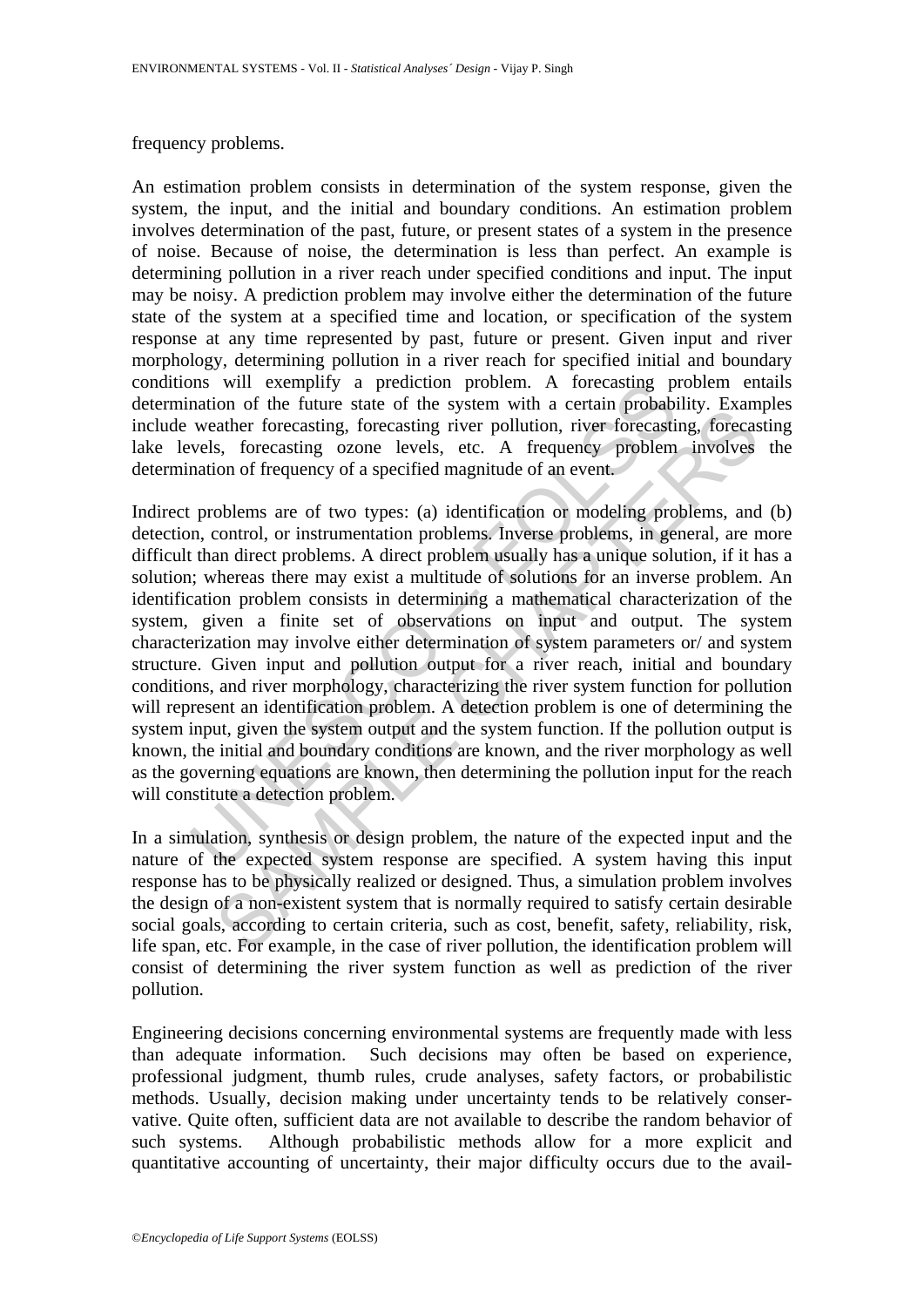ability of limited or incomplete data. Small sample sizes and limited information render estimation of probability distributions of system variables with conventional methods quite difficult. Where the shortage of data is widely rampant as is normally the case in developing countries, the decisions have to be made with whatever data is available. This note revisits the techniques of statistical analyses and underscores their usefulness for decision making in environmental resources.

#### **3. A Sample of Environmental Problems**

Statistical methods are applied to a range of problems in environmental development, conservation, control, protection, and management. A short discussion of a sample of such problems is, therefore, in order. Cleaning polluted environments is a difficult task. For example, ground water, once contaminated, is difficult to clean, and its cleaning is extremely expensive and time- consuming. Cleaning of surface water systems is less difficult, but is not easy either, as vividly exemplified by the experience of oil spill in Valdes in Alaska. Most pollution-related phenomena are predominantly stochastic, periodic-stochastic, or trend-periodic-stochastic processes. To develop cleaning strategies, data is to be gained by monitoring, and information is to be extracted. There is then a whole range of statistical tools that can be employed.

oblems is, therefore, in order. Cleaning polluted environment<br>or example, ground water, once contaminated, is difficult to<br>g is extremely expensive and time- consuming. Cleaning of<br>is less difficult, but is not easy either Example, good war, once containmated, is surrent to clean, and a sextemely expensive and time consuming. Cleaning of surface we less difficult, but is not easy either, as vividly exemplified by the experiin Valdes in Alask There is usually a conflict between development and environmental protection. For example, when a dam is proposed for construction, there is usually an objection to dam building from fisheries biologists, environmentalists, sociologists, and so on. Because dam causes inundation, there may be relocation of people and the ecosystem of the area may be affected. When a new residential area is proposed for development, people living downstream or in the neighborhood object on the grounds of environmental degradation. Resolution of such a conflict requires information which may be meager, even though the conflict may be large and serious. What are the risks of failure in the future? What are the uncertainties in evaluating risks? What are the chances that cost will not exceed budget? These questions need to be addressed with use of statistical models.

The ongoing debate on climate change and global warming and the ensuing consequences is often based on limited information and data, or, on the models which have limited capabilities. Is climate actually changing? How large is going to be the climate change? What are its consequences? What is causing this change? Can this change be stopped and how? What is going to be its impact on human civilization? Because climatic variables are random variables, reliable statistical models are needed for change discrimination.

Environmental systems have limited physical lives. For example, urban water systems of large old cities around the world are in dilapidated state. Either they need renovation or replacement. How rapidly are these systems deteriorating? Since aging of these systems is not uniform, an assessment of the deterioration of these systems and structures is badly needed. What are the cost implications? This involves statistical sampling and the attendant statistical ramifications. Along similar lines, improvement of existing systems requires new information, new social values or demands and new paradigms. Data on performance of these systems is needed.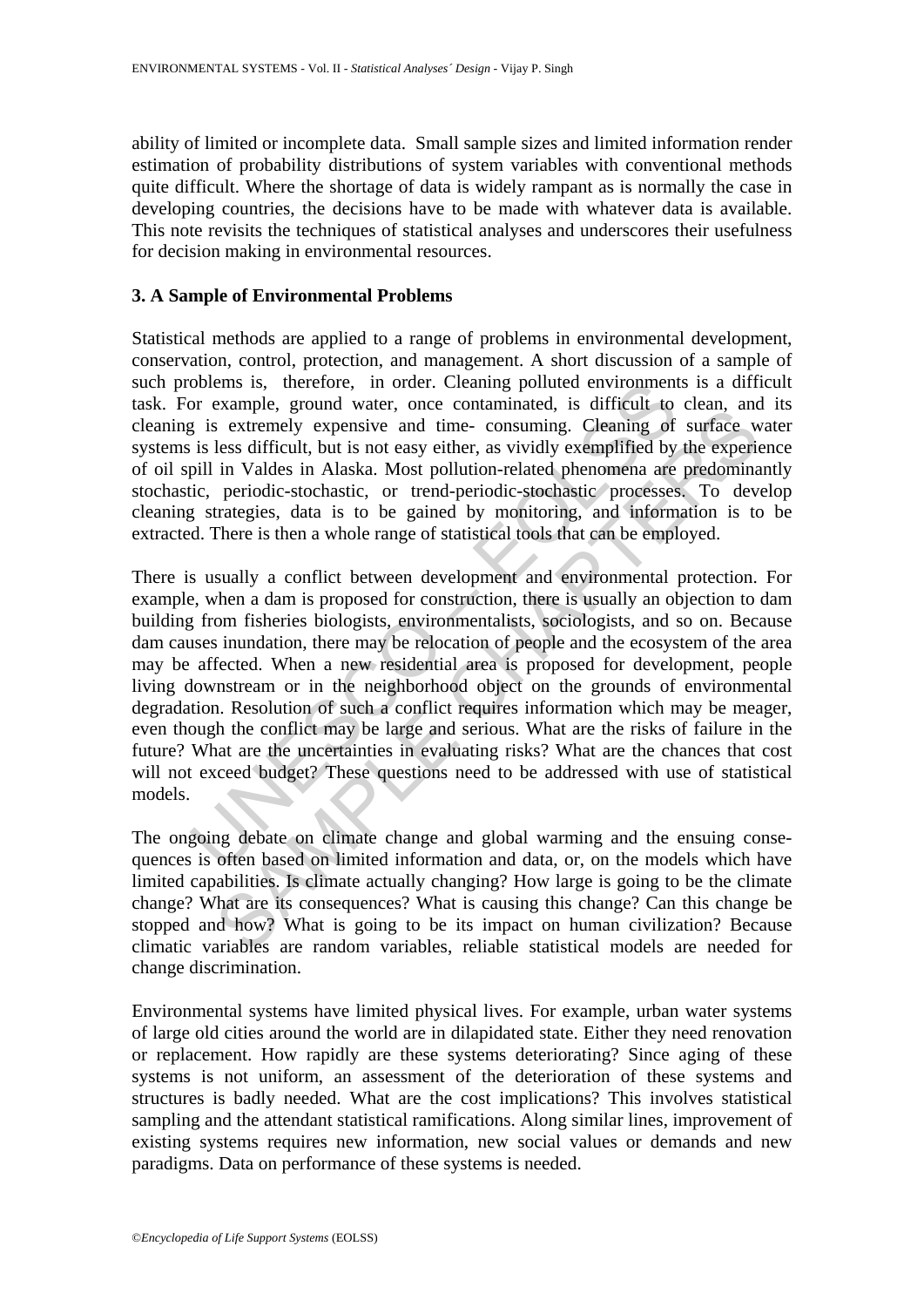There is the problem of changing perception of risk. Societies are less and less tolerant of risks either because of increased stakes or increasing tendency toward intolerance. For example, people are much less willing to support development of nuclear power plants or development of chemical plants, even if they promise jobs and economic security. The consequences of failure are so frightening that people are less willing to take risks. This may be due to the lessons learnt from disastrous failures of the Three Mile Island nuclear power plant in the United States and of Chernobyl nuclear power plant in former Soviet Union, as well as of Union Carbide chemical plant in Bhopal, India, and a multitude of others. These disasters are a vivid reminder of scientific and technological limitations. Thus, risk assessment and reliability estimation are needed to justify maintenance of existing systems.

Conflicts of interests have been multiplying over the years, as evidenced by litigation in courts. These days it seems every conflict leads to litigation, and courts are becoming the ultimate bastion of conflict resolution. Why is it happening? Is that the road we want to traverse? Can there be a more efficient, just and fair way to resolve such conflicts? The precise determination of available resources (say, water), estimation of variation of resources, damages, costs, benefits, risks, etcetera usually dominate the conflictresolution discussions.

Its of interests have been multiplying over the years, as evidenced<br>These days it seems every conflict leads to litigation, and courts<br>nate bastion of conflict resolution. Why is it happening? Is that th<br>rse? Can there be metricals have occurrinatipying over an eyears, as eventence of magnetical<br>see days it seems every conflict leads to litigation, and courts are becomes<br>be bastion of conflict resolution. Why is it happening? Is that the ro Changes in priority of use of environmental resources are occurring rapidly these days. For example, in case of water resources, springs, aquifers, lakes, rivers, and recycled waters are the usual sources of water supply. Which sources will dominate water supply in a given area will be dictated by pollution potential, abatement of polluted waters, etc. Monitoring of water quality and the resulting observations are needed to define the priority of use of the various sources of water. Along similar lines, marketing water and water rights is going to be an important issue as the pace increasingly accelerates toward market-driven economy. It is quite possible that drinking water will eventually be an industrially produced product. This has already started occurring in the United States, and has been so in Europe for many years. Even in poor developing countries of Asia, bottled water has started taking hold.

## **4. Environmental Data**

Before undertaking a statistical analysis, environmental data need to be carefully processed with respect to precision and accuracy, homogeneity and consistency, completeness and length of record, and statistical characteristics. Indeed many times, it is the data that dictate the type of analysis to be performed rather than the availability of technology itself.

Measurements should be sufficiently accurate or unbiased and precise or certain. The errors associated with measurements can be characterized with respect to their accuracy and precision. Precision refers to how closely individual measured values agree with each other. Thus, precision signifies (1), the number of significant figures representing a quantity or (2), the spread in repeated measurements of a particular value. Imprecision, also called uncertainty, refers to the magnitude of the scatter. Inaccuracy, also called bias, is defined as the systematic deviation from the truth. The environmental data can be (1), inaccurate and imprecise, (2), accurate and imprecise, (3), inaccurate and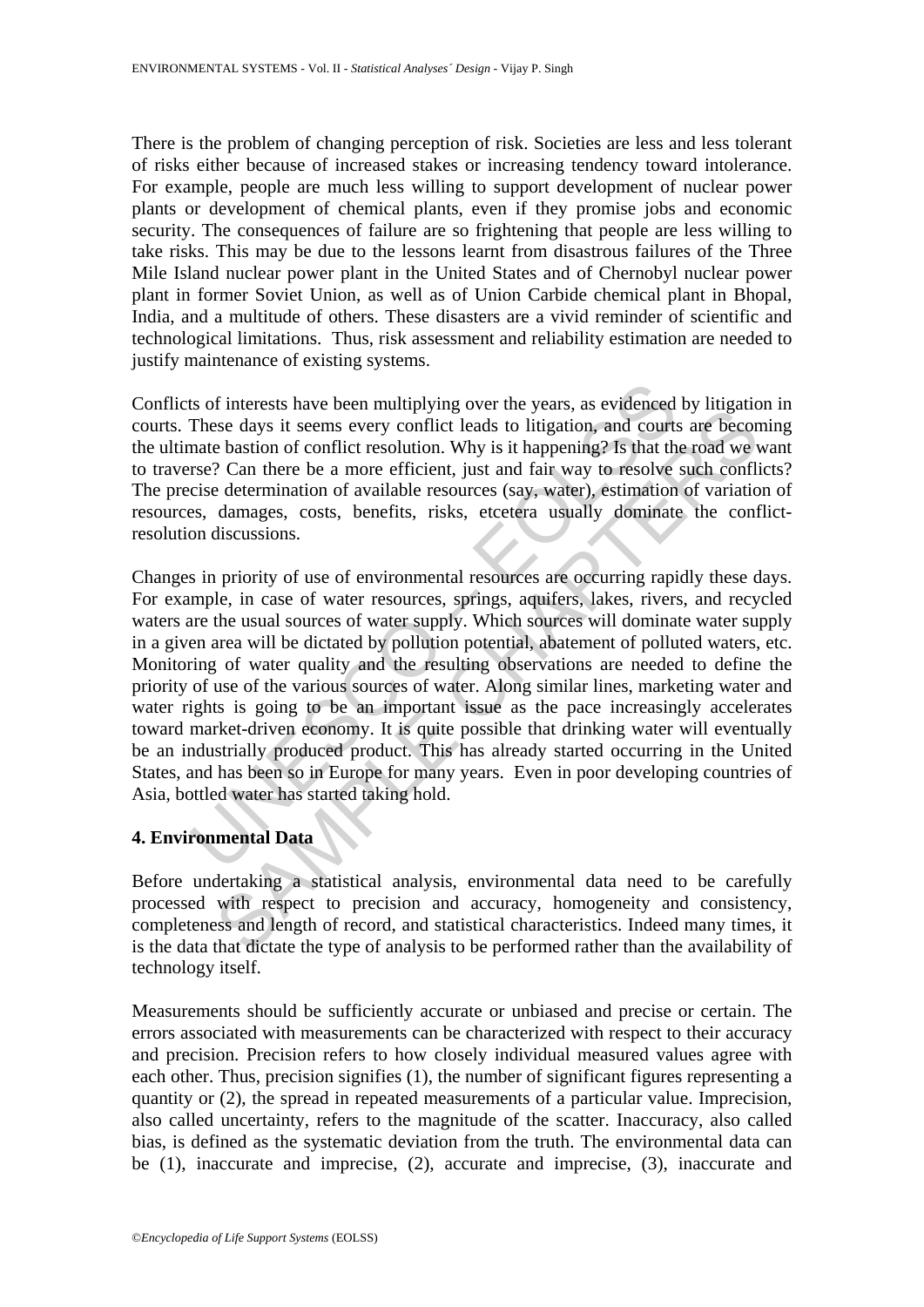precise, and (4), accurate and precise. Thus, the data error represents both the inaccuracy and imprecision.

Errors in measurements result from three sources: (a) instrumental defects, (b) improper siting or location of the measurement device, and (c) human errors. The resulting errors are of two types: systematic and random. Random errors occur when the data show no tendency toward either overestimation or underestimation of measured values for a number of successive time intervals. Random errors in the data will undoubtedly produce random errors in the output. Systematic errors occur when the error tends to persist over a series of time intervals without changing sign. Systematic errors will be reflected in the incorrect parameter values. The importance of one type of error relative to the other depends on the problem at hand. Nonlinearity of environmental processes complicates treatment of the mechanism by which errors in data are transferred to model parameters and combined with input errors in the test period to produce errors in the simulated output. All errors transmit part of their magnitudes to model parameters and then to model results, but each one does so differently.

Many environmental analyses require a long-term record of data. It is observed that measuring devices are moved from their original location for one reason or another, and this, in turn, affects the consistency of measurements. If the record is not consistent then it must be corrected for inconsistency. There are graphical and statistical techniques, including the double mass curve analysis, the von Newmann ratio test, cumulative deviation test, likelihood ratio test, run test, among others for testing the consistency of data (Singh, 1988).

ther depends on the problem at hand. Nonlinearity of environmented the mechanism by which errors in data are a<br>arameters and combined with input errors in the test period to problem and are and are dust and the mechanism b s cacanomic of the metanialism of the metanism of the last at a and constrained with input errors in the test period to produce errored output. All errors transmit part of their magnitudes to model parameters and combined It is not uncommon in environmental resources that measurement records are incomplete. Breaks may vary in length from one or two days to several years. It is often necessary to estimate the missing data in order to utilize partial records. This is especially important in data-sparse regions. Several methods are available for estimating missing data, including the arithmetic average method, the normal ratio method, the inverse distance method, modified inverse distance method, linear programming, isohyetal method, the Lagrange method, interpolation methods, maximum entropy spectral methods, finite element method, kriging, among others (Singh, 1988).

Point data are used in a variety of applications. When used in frequency analysis, the point record may not be of sufficient length. It may then be necessary to extend the point record. One simple method to accomplish the extension of the record is the station-year method. This method combines the records of several measuring sites into a single composite record such that the composite record is of the length equal to the sum of the lengths of individual records. This method assumes that the records of individual measuring sites are independent, and the area where the measuring sites are located are homogeneous, meaning that these records belong to the same population and are generated by similar physical mechanisms.

Frequently, measured data may not be used as such. Rather they are used to extract certain characteristics, such as extreme values, average values (yearly, monthly, weekly, hourly, etc.), integrated values, etc. For extreme value analyses, annual maxima or annual minima are needed. Annual maxima may be obtained in two ways. First, for each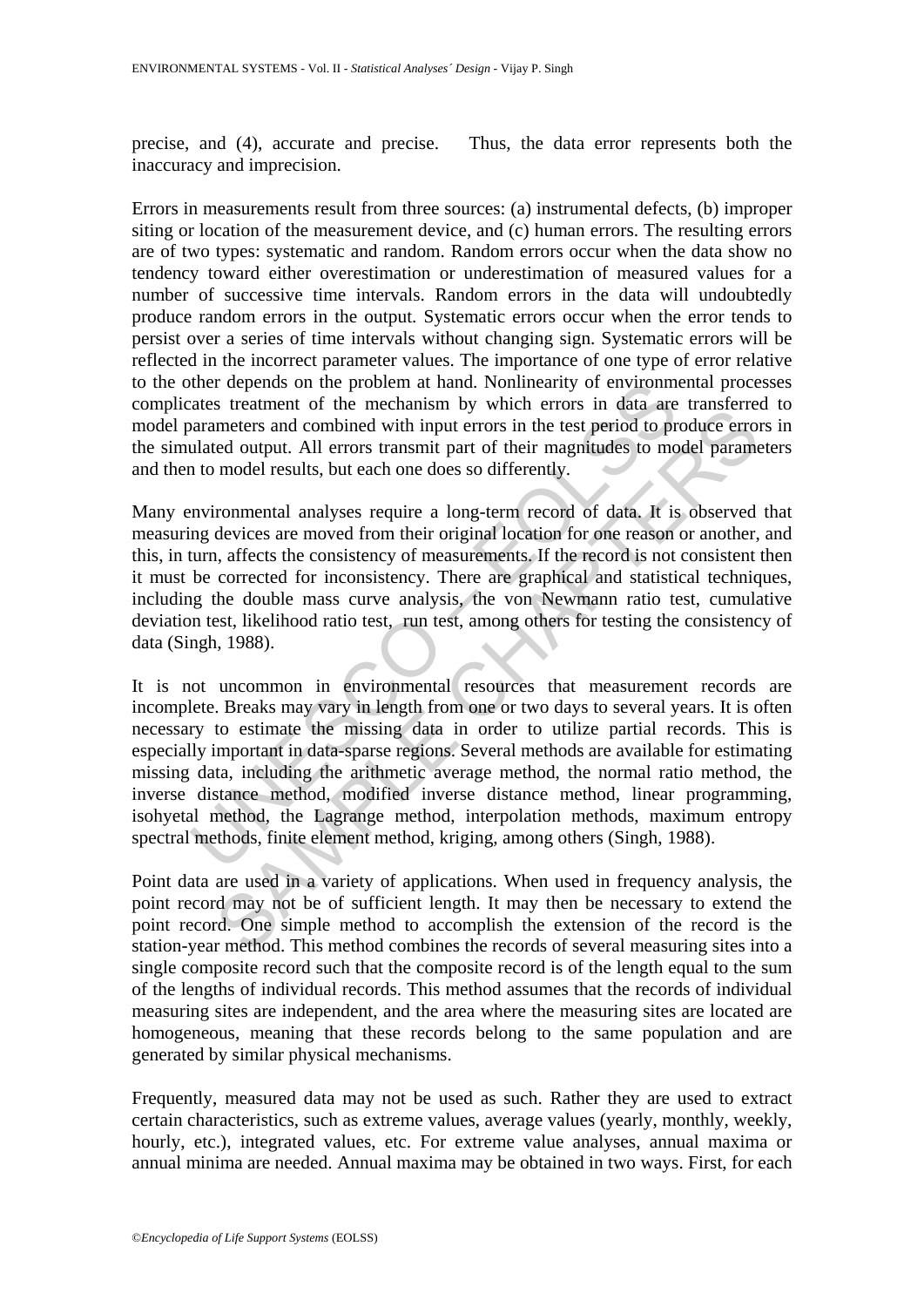year the instantaneous maximum value is chosen. Thus, there will be as many maximum values as the number of years of record. These annual maxima constitute the complete duration series and are employed for extreme value analyses. Second, a threshold is selected and all instantaneous values exceeding the threshold are selected. In this case, some years may contribute more than one value and some may contribute none. The maxima so chosen constitute the partial duration series and are employed for phenomenological maximum value analyses. In a similar vein, annual averages may be computed and analyzed.

Environmental data should be reduced to a common homogeneous condition. All time series modeling approaches assume that the data reflect a stationary process. This means that the historical data should be transformed to reflect natural conditions, so that the natural process can be reliably modeled. This step may encompass correction of historical data for systematic errors, filling-in of missing records, extension of data, and the reduction of data to the natural condition.

#### **5. Characteristics of Environmental Processes**

Instorical data should be transformed to reflect natural conductor<br>and data for systematic errors, filling-in of missing records, extensi<br>al data for systematic errors, filling-in of missing records, extensi<br>action of data because and to change mode the may select the same of the change scores can be the change and (3) and constants of systematic errors, filling-in of missing records, extension of data, on of data to the natural condition.<br> Environmental time series are often represented by such components as overyear trends and other deterministic changes, cycles or periodic changes of the day and the year, almost periodic changes, and components representing stochastic or random variations. Thus, environmental processes exhibit trends, periodicities, stochastic dependence structure components and independent stochastic components. Inconsistency (systematic errors) and nonhomogeneity (changes induced by humans or natural processes) cause overyear trends or sudden changes. These features must be identified and removed. Trends and cycles may result from sampling fluctuations. Before considering them as part of the population series, they must be tested for statistical significance. Periodicity is caused by astronomic cycles and implies that statistical characteristics change periodically within the year. Randomness in time series is caused by many processes in the earth's environment, such as turbulence, large scale vorticity, random thermodynamic processes, incoming and outgoing radiation, etc. These causes lead to variations in time series, called stochastic components. Inputs to environmental systems are mostly a combination of periodic and stochastic variations. An environmental system acts upon these inputs in three ways: (1) The input may be smoothed or magnified; (2) the periodic component may be added, attenuated, amplified or damped; and (3) randomness resulting from other factors may be added or modified.

## **6. Domains of Analyses**

Environmental problems are analyzed in time, space, space-time, or frequency domains. In other words, they involve either (a) temporal, (b) spatial, (c) spatio- temporal, or (d) frequency analyses. In temporal analyses, spatial variability is not explicitly considered. The data correspond to either a point in space or are integrated over space. Or spatial variability is assumed not to exist and environmental systems are assumed uniform but unsteady. On the other hand, in spatial analysis temporal variability is not explicitly considered or systems are assumed to be steady but nonuniform. Both spatial and temporal variability is explicitly accounted for in spatio-temporal analysis. In this case, the systems are assumed unsteady and nonuniform. In frequency domain, either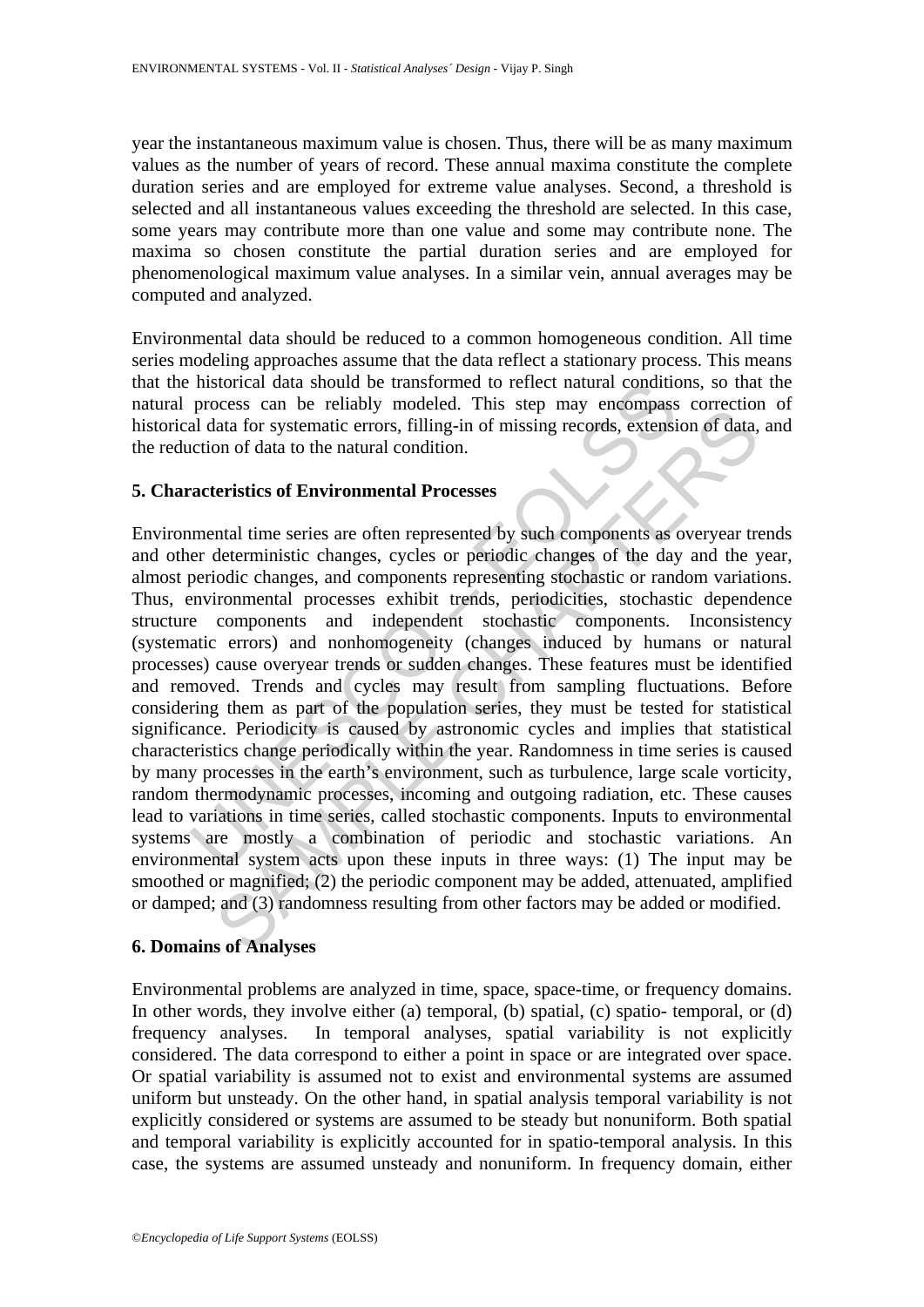probability distributions are derived or spectral properties are analyzed.

From an environmental perspective, the above-mentioned analyses employ either the complete record or some selected values, such as rare values, high or low extreme values, values exceeding or below a certain threshold, etc. The type of data to be used determines the choice as to the type of the methodology to be employed. Thus, statistical analyses can be classified into (a) extreme value analyses, and complete data analyses (or non-extreme value analyses).

The ventiler events, including low and high temperatures, low and the ventiler with the high winds, lightning, and huricanes floods and droughts; globs and the particular of the particle of extreme value analyses if tools Extreme-values may be either low values or high values. Rare values may also be included in the category of extreme values. Many environmental issues need an analysis of such values of measured environmental variables. Examples of such issues are extreme weather events, including low and high temperatures, low and high rainfalls, low and high winds, lightning, and hurricanes; floods and droughts; global warming and its impact on weather patterns; extreme levels of tropospheric ozone; to name but a few. The main objective of extreme value analyses is to derive probability distributions of the magnitude and number of extreme values, and the time interval between occurrences (called inter-arrival times) of extreme values.

Example To was metalling fow and mg computations, they are<br>the winds, lightning, and hurricanes; floods and droughts: global varming<br>on weather patterns; extreme levels of tropospheric ozone; to name but a<br>objective of ext The complete data analyses encompass a broad range of analyses, including (a) sampling of information, (b) probability and frequency analyses, (c) determination of functional relationships between variables, (d) forecasting and prediction of system response, (e) transfer of information between variables or systems, (f) testing hypotheses and inferences, (g) selection from amongst alternatives, (h) determination of system characteristics, and (i) risk and reliability analyses.

-

- -

> TO ACCESS ALL THE **22 PAGES** OF THIS CHAPTER, Visit: http://www.eolss.net/Eolss-sampleAllChapter.aspx

#### **Bibliography**

Akaike, H.(1974) A new look at the statistical model identification. *IEEE Transactions on Automatic Control*, Vol. **AS-19**, No. 6, pp. 716-723.

Box, G.E.P. and Jenkins, G.M., (1976). *Time Series analysis: Forecasting and Control*. Holden-Day, San Francisco, California.

Davison, A. C. and Smith, R. L. (1990) *Models for exceedances over high thresholds. Journal of Royal Statistical Society, Series B*, Vol. **52**, pp. 393-442.

Piegorsch, W. P., Smith, E. P., Edwards, D. and Smith, R. L.(1998) Statistical advances in environmental science. *Statistical Science*, Vol. **13**, No. 2, pp. 186-208.

Salas, J. D., Delleur, J. W., Yevjevich, V. and Lane, W. L.(1980) *Applied Modeling of Hydrologic Time Series. Water Resources Publications*, Littleton, Colorado, U.S.A.